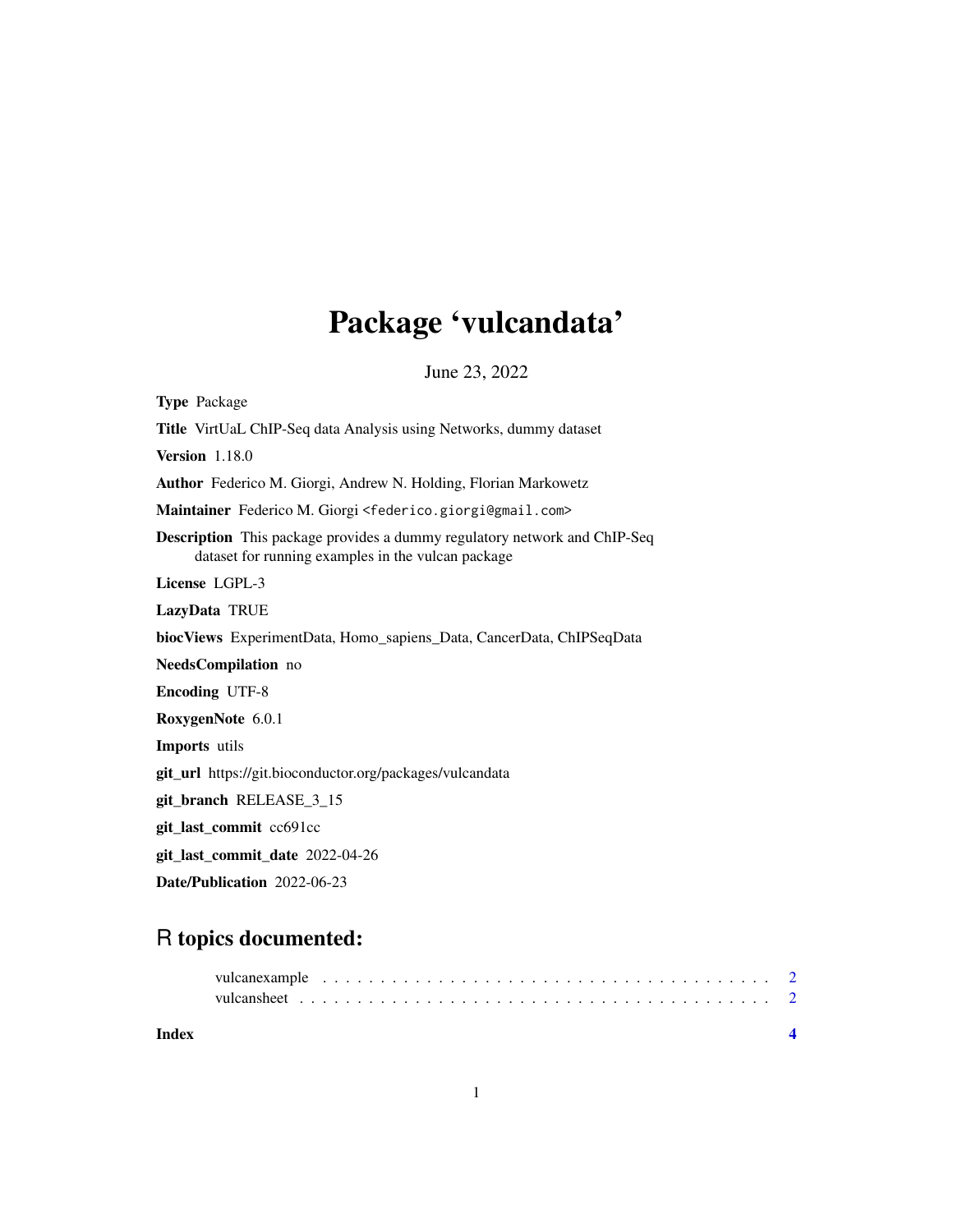<span id="page-1-0"></span>

#### Description

This function loads a dummy ChIP-Seq dataset used for VULCAN examples.

#### Usage

vulcanexample()

#### Value

A list of components:

peakcounts A matrix of raw peak counts, peaks as rows, samples as columns peakrpkms A matrix of peak RPKMs, peaks as rows, samples as columns samples A vector of sample names and conditions

#### Examples

```
vobj<-vulcanexample()
names(vobj)
vobj$peakcounts[1:5,]
```
vulcansheet *FUnction to generate an import sheet CSV file for the vulcan test set*

#### Description

This function generates a user-specific example sheet with appropriate paths on a dummy ChIP-Seq dataset

#### Usage

```
vulcansheet(outfile = "sheetfile.csv")
```
#### Arguments

outfile Path and file name for the CSV sheet file

#### Value

nothing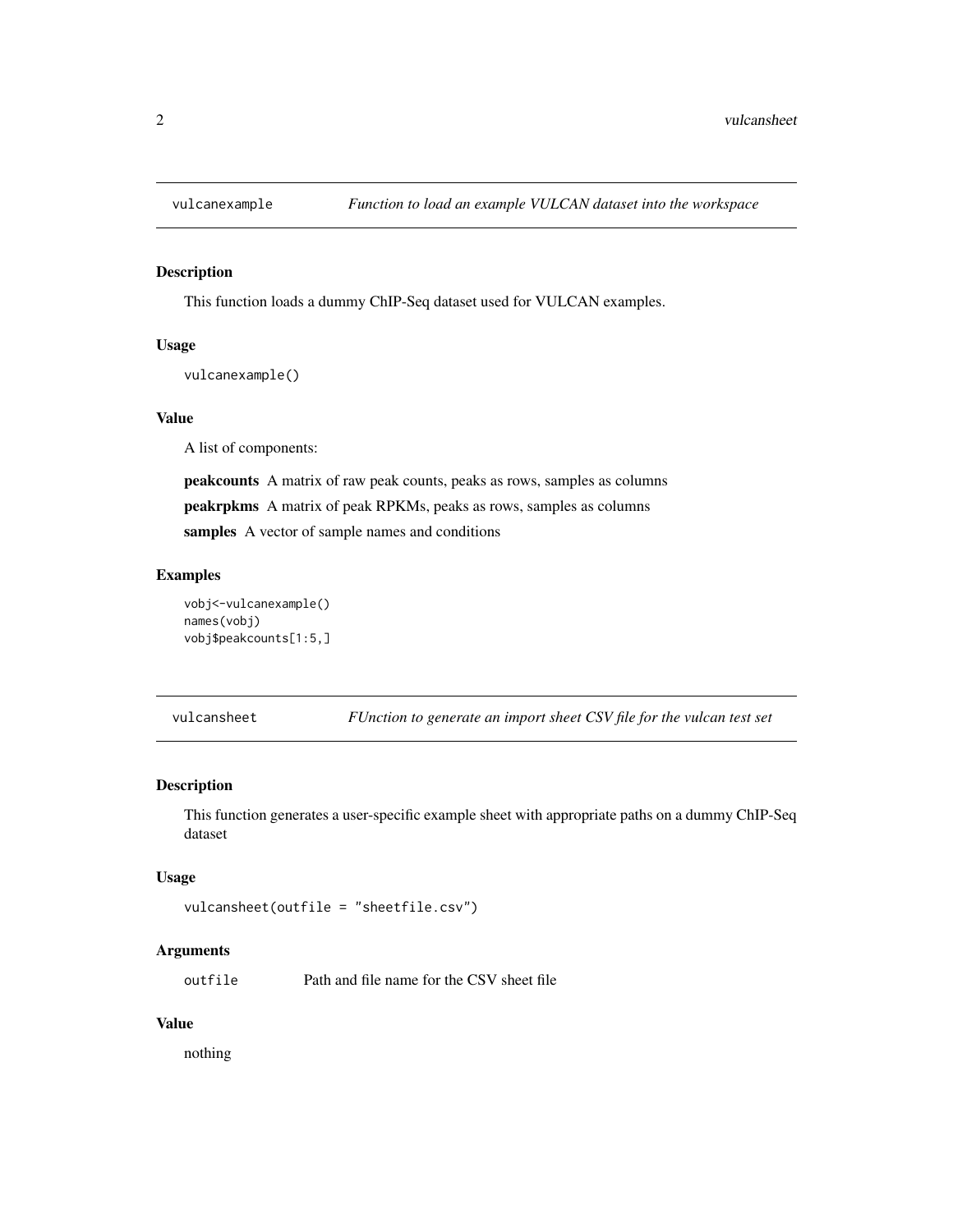#### vulcansheet

#### Examples

vfile<-tempfile() vulcansheet(vfile) tmp<-read.csv(vfile) head(tmp) unlink(vfile)